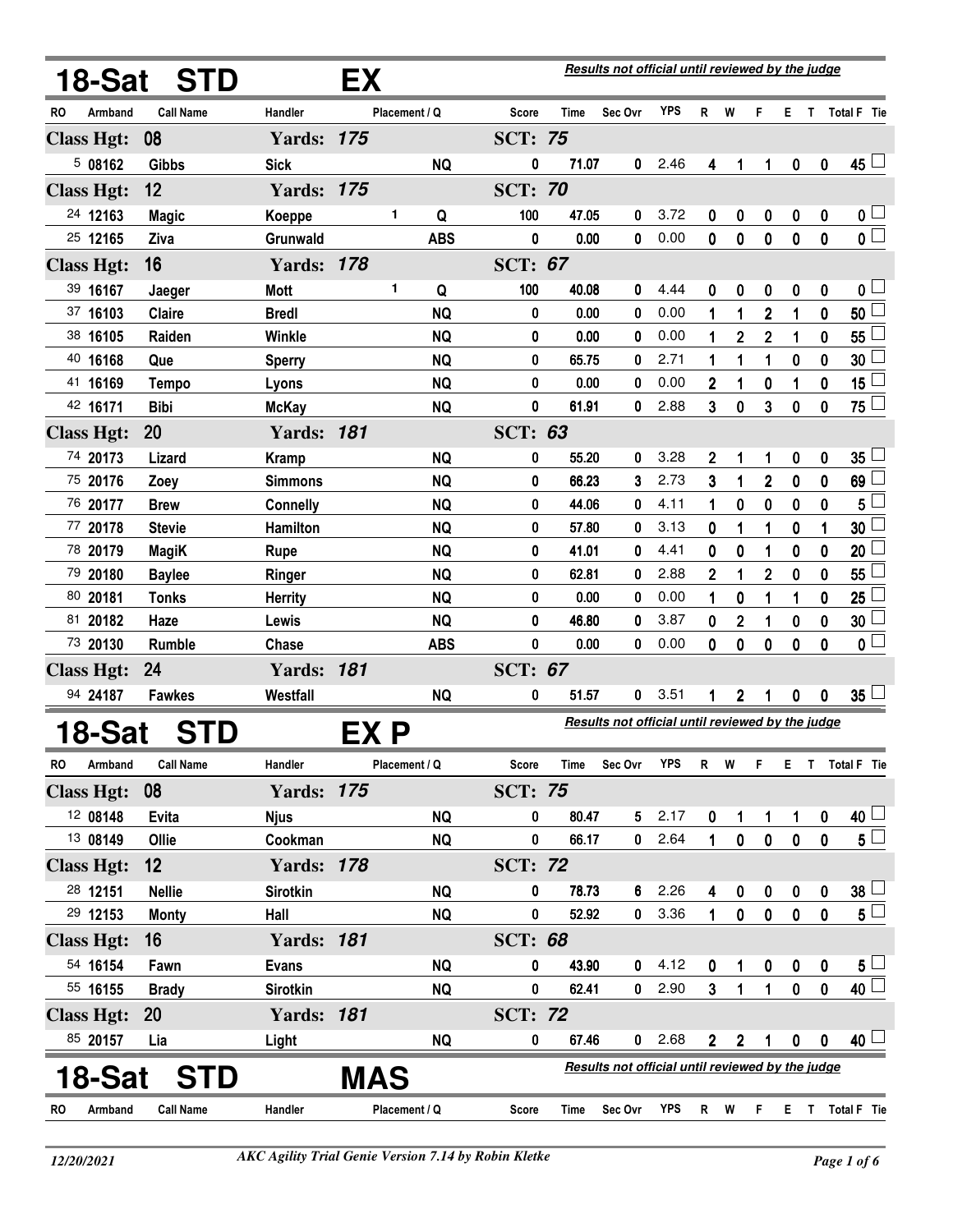| <b>Class Hgt:</b> | 08              | <b>Yards: 175</b>  |   |            | <b>SCT: 75</b> |       |              |        |                |                  |                  |                  |              |                                |
|-------------------|-----------------|--------------------|---|------------|----------------|-------|--------------|--------|----------------|------------------|------------------|------------------|--------------|--------------------------------|
| 4 08083           | Sherman         | Fong               |   | <b>NQ</b>  | 0              | 71.06 | 0            | 2.46   | 1              | $\pmb{0}$        | $\pmb{0}$        | $\boldsymbol{0}$ | $\bf{0}$     | $5\perp$                       |
| <b>Class Hgt:</b> | 12              | <b>Yards: 175</b>  |   |            | <b>SCT: 70</b> |       |              |        |                |                  |                  |                  |              |                                |
| 21 12095          | Samm            | <b>Parker</b>      | 1 | Q          | 100            | 40.78 | 0            | 4.29   | 0              | 0                | 0                | $\bf{0}$         | 0            | 0 <sub>1</sub>                 |
| 18 12091          | <b>Risk</b>     | Lovett             | 2 | Q          | 100            | 45.17 | 0            | 3.87   | 0              | $\bf{0}$         | 0                | 0                | 0            | $\overline{\mathbf{0}}$        |
| 20 12094          | <b>Booker</b>   | <b>Ellis</b>       | 3 | Q          | 100            | 47.96 | 0            | 3.65   | $\bf{0}$       | $\bf{0}$         | $\bf{0}$         | $\bf{0}$         | 0            | $\mathbf{0}$                   |
| 17 12089          | Cedar           | Jensen             | 4 | Q          | 100            | 48.88 | 0            | 3.58   | 0              | $\bf{0}$         | $\bf{0}$         | 0                | 0            | $\mathbf 0$                    |
| 19 12092          | Griffen         | <b>Trede</b>       |   | Q          | 100            | 51.88 | 0            | 3.37   | 0              | $\bf{0}$         | $\boldsymbol{0}$ | $\bf{0}$         | 0            | $\mathbf{0}$                   |
| 14 12085          | <b>Birthday</b> | <b>Beall</b>       |   | <b>NQ</b>  | 0              | 52.44 | 0            | 3.34   | 1              | $\bf{0}$         | $\bf{0}$         | $\bf{0}$         | 0            | 5                              |
| 15 12086          | <b>Neko</b>     | <b>Burns</b>       |   | <b>NQ</b>  | 0              | 0.00  | 0            | 0.00   | 1              | 1                | 1                | 1                | 0            | 30                             |
| 16 12087          | <b>Maxx</b>     | <b>Schmidt</b>     |   | <b>NQ</b>  | 0              | 72.42 | $\mathbf{2}$ | 2.42   | 2              | 1                | 2                | 0                | 0            | 61                             |
| 22 12096          | <b>Midget</b>   | <b>Sperry</b>      |   | <b>NQ</b>  | 0              | 65.79 | 0            | 2.66   | 1              | 1                | 0                | $\mathbf 0$      | 0            | 10 <sub>1</sub>                |
| 23 12097          | <b>Tippsy</b>   | Zaeske             |   | <b>NQ</b>  | $\pmb{0}$      | 54.32 | 0            | 3.22   | $\overline{2}$ | $\mathbf 0$      | 0                | $\bf{0}$         | 0            | $\overline{10}$                |
| <b>Class Hgt:</b> | 16              | <b>Yards: 178</b>  |   |            | <b>SCT: 67</b> |       |              |        |                |                  |                  |                  |              |                                |
| 35 16107          | Kite            | Parker             | 1 | Q          | 100            | 38.42 | 0            | 4.63   | 0              | 0                | 0                | 0                | 0            | 0 <sub>1</sub>                 |
| 36 16109          | Κi              | Hansen             | 2 | Q          | 100            | 49.55 | 0            | 3.59   | 0              | $\bf{0}$         | 0                | 0                | 0            | $\mathbf 0$                    |
| 30 16099          | Levi            | <b>Strauss</b>     |   | <b>NQ</b>  | 0              | 47.39 | 0            | 3.76   | 0              | $\mathbf 0$      | 1                | $\mathbf 0$      | 0            | 20                             |
| 32 16102          | <b>Dusty</b>    | <b>Dougherty</b>   |   | <b>NQ</b>  | 0              | 63.22 | 0            | 2.82   | 0              | 0                | 1                | 0                | 0            | 20                             |
| 33 16104          | Ice             | <b>Estrop</b>      |   | <b>NQ</b>  | 0              | 40.27 | 0            | 4.42   | 1              | 1                | 1                | $\bf{0}$         | 0            | 30                             |
| 34 16106          | <b>Peaches</b>  | Linthicum          |   | <b>NQ</b>  | $\pmb{0}$      | 46.85 | 0            | 3.80   | 0              | $\boldsymbol{0}$ | 1                | $\mathbf 0$      | 0            | $20 \Box$                      |
| <b>Class Hgt:</b> | 20              | <b>Yards: 181</b>  |   |            | <b>SCT: 63</b> |       |              |        |                |                  |                  |                  |              |                                |
| 71 20133          | Franky          | <b>Baker</b>       | 1 | Q          | 100            | 36.59 | 0            | 4.95   | 0              | 0                | 0                | 0                | 0            | 0 <sub>1</sub>                 |
| 60 20115          | <b>Story</b>    | Robertson          | 2 | Q          | 100            | 38.64 | 0            | 4.68   | 0              | $\bf{0}$         | $\bf{0}$         | $\bf{0}$         | 0            | $\overline{0}$                 |
| 56 20111          | O. C. D.        | <b>Urquhart</b>    | 3 | Q          | 100            | 39.40 | 0            | 4.59   | 0              | $\bf{0}$         | $\bf{0}$         | $\bf{0}$         | 0            | $\mathbf{0}$                   |
| 58 20113          | Jette "Jet"     | <b>McCully</b>     | 4 | Q          | 100            | 40.93 | 0            | 4.42   | 0              | $\bf{0}$         | $\bf{0}$         | 0                | 0            | $\mathbf 0$                    |
| 69 20131          | Luna            | Anderson           |   | Q          | 100            | 47.65 | 0            | 3.80   | 0              | $\bf{0}$         | $\bf{0}$         | 0                | 0            | 0                              |
| 63 20121          | <b>Tarah</b>    | <b>Brusendorff</b> |   | Q          | 100            | 52.74 | 0            | 3.43   | 0              | 0                | 0                | 0                | 0            | 0                              |
| 57 20112          | Faith           | Lorenz             |   | <b>NQ</b>  | 0              | 51.54 | 0            | 3.51   | 1              | 3                | 4                | $\bf{0}$         | 0            | 100                            |
| 59 20114          | <b>Apollo</b>   | Hammer             |   | <b>NQ</b>  | 0              | 40.42 | 0            | 4.48   | 1              | 1                | 0                | $\bf{0}$         | 0            | 10 <sup>1</sup>                |
| 61 20116          | Wilson          | <b>Marques</b>     |   | <b>NQ</b>  | 0              | 1.00  |              | 0##### | 1              | 1                | 1                | 1                | 0            | $\overline{\phantom{0}}$<br>30 |
| 62 20118          | Aspen           | <b>Mierisch</b>    |   | <b>NQ</b>  | 0              | 44.32 | 0            | 4.08   | 1              | 0                |                  | 0                | 0            | 25                             |
| 65 20123          | Cajun           | <b>Tung</b>        |   | <b>NQ</b>  | 0              | 41.69 | 0            | 4.34   | 0              | 0                | $\mathbf 2$      | 0                | 0            | 40                             |
| 66 20126          | Zuki            | Hsia               |   | <b>NQ</b>  | 0              | 48.30 | 0            | 3.75   | 2              | 1                | $\mathbf 2$      | 0                | 0            | 55                             |
| 67 20127          | Gemini          | Hammer             |   | <b>NQ</b>  | 0              | 68.44 | 5            | 2.64   | 1              | 0                | 1                | 0                | 0            | 40                             |
| 68 20129          | <b>Rumble</b>   | Hammer             |   | <b>NQ</b>  | 0              | 46.62 | 0            | 3.88   | 0              | 0                | $\mathbf 2$      | 0                | 0            | 40                             |
| 70 20132          | <b>Kinsey</b>   | Schottman          |   | <b>NQ</b>  | 0              | 48.46 | 0            | 3.74   | 0              | $\mathbf 0$      |                  | 0                | 0            | 20                             |
| 72 20134          | <b>Bourbon</b>  | Jensen             |   | <b>NQ</b>  | 0              | 37.40 | 0            | 4.84   | 0              | 0                | 2                | 0                | 0            | 40                             |
| 64 20122          | Panzer          | Chapman            |   | <b>ABS</b> | $\pmb{0}$      | 0.00  | 0            | 0.00   | 0              | $\pmb{0}$        | $\mathbf 0$      | $\bf{0}$         | $\mathbf{0}$ | 0 <sup>2</sup>                 |
| <b>Class Hgt:</b> | 24              | <b>Yards: 181</b>  |   |            | <b>SCT: 67</b> |       |              |        |                |                  |                  |                  |              |                                |
| 93 24145          | Jury            | Light              | 1 | Q          | 100            | 47.70 | 0            | 3.79   | 0              | 0                | 0                | 0                | 0            | 0 <sub>1</sub>                 |
| 91 24142          | <b>Secret</b>   | Petrozzi           | 2 | Q          | 100            | 55.34 | 0            | 3.27   | 0              | $\bf{0}$         | $\mathbf 0$      | $\bf{0}$         | $\mathbf{0}$ | $\mathbf{0}$                   |
| 86 20119          | Jada            | Rupe               |   | <b>NQ</b>  | 0              | 38.46 | 0            | 4.71   | 1              | 0                | 3                | 0                | 0            | 65                             |
| 87 24135          | <b>Strutz</b>   | <b>McKay</b>       |   | <b>NQ</b>  | 0              | 0.00  | 0            | 0.00   | $\overline{2}$ | 0                | 0                |                  | 0            | 10 <sub>1</sub>                |
| 88 24136          | Juneau          | <b>Markey</b>      |   | <b>NQ</b>  | $\pmb{0}$      | 48.03 | 0            | 3.77   | 1              | 1                | $\overline{2}$   | 0                | 0            | 50                             |
| 89 24138          | Zia             | Vosburgh           |   | <b>NQ</b>  | $\pmb{0}$      | 0.00  | 0            | 0.00   | 0              | 1                | 0                | 1                | 0            | 5 L                            |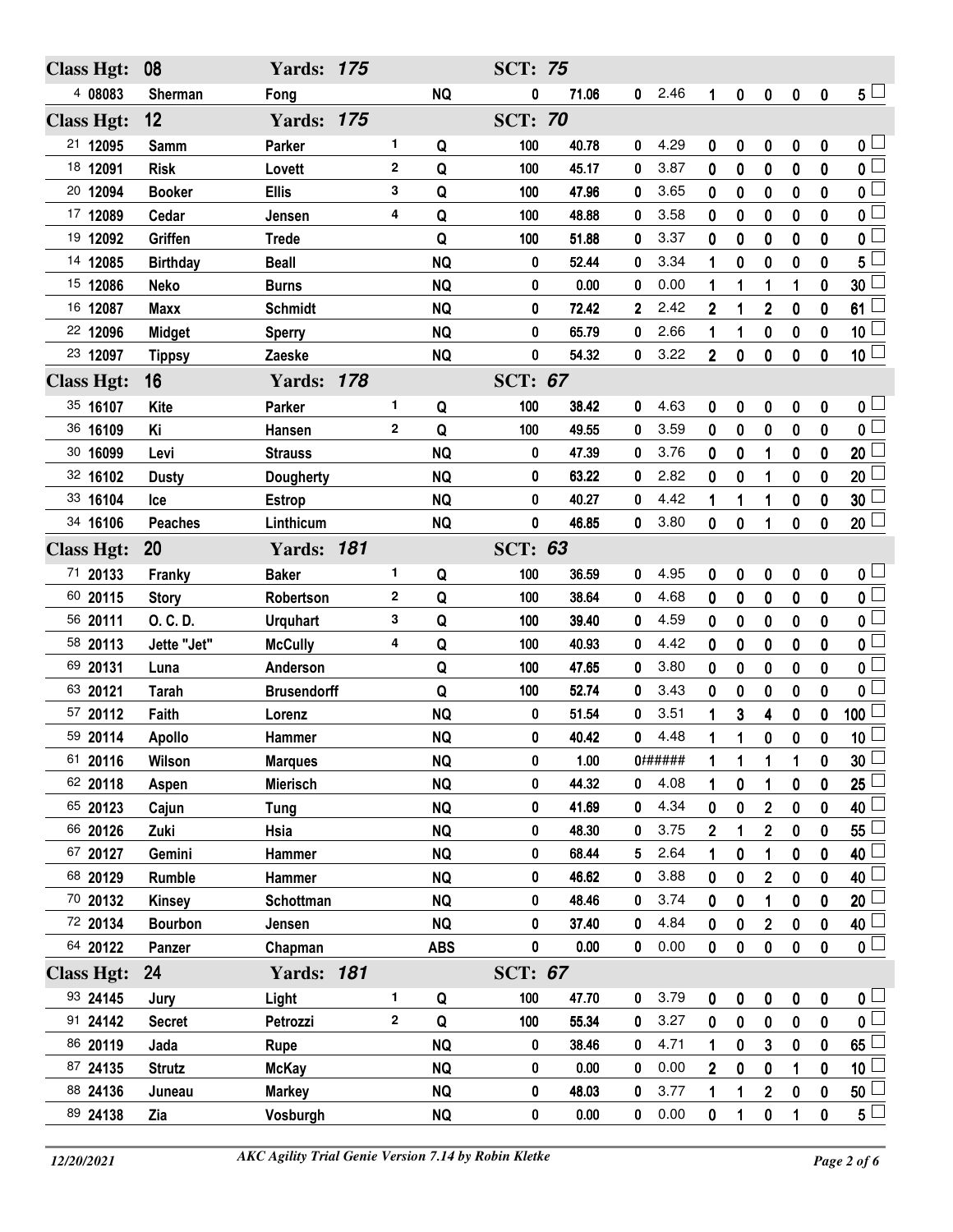|           | 90 24141          | <b>Tesla</b>        | <b>Markey</b>          |            |              | <b>NQ</b>     | 0              | 0.00        | 0                                                | 0.00       | 3              | 1            | 1              | 1                | 0           | 40                      |
|-----------|-------------------|---------------------|------------------------|------------|--------------|---------------|----------------|-------------|--------------------------------------------------|------------|----------------|--------------|----------------|------------------|-------------|-------------------------|
|           | 92 24143          | <b>Dazzle</b>       | Kletke                 |            |              | <b>NQ</b>     | 0              | 0.00        | 0                                                | 0.00       | 1              | $\mathbf{2}$ | 1              | 1                | 1           | 40 <sup>1</sup>         |
|           | 18-Sat            | <b>STD</b>          |                        | MAS P      |              |               |                |             | Results not official until reviewed by the judge |            |                |              |                |                  |             |                         |
| <b>RO</b> | Armband           | <b>Call Name</b>    | Handler                |            |              | Placement / Q | Score          | <b>Time</b> | Sec Ovr                                          | <b>YPS</b> | R              | W            | F              | E.               | T           | <b>Total F</b> Tie      |
|           | <b>Class Hgt:</b> | 04                  | <b>Yards: 175</b>      |            |              |               | <b>SCT: 80</b> |             |                                                  |            |                |              |                |                  |             |                         |
|           | 3 04193           | Zelda               | <b>Brombaugh</b>       |            | 1            | Q             | 100            | 52.28       | 0                                                | 3.35       | 0              | 0            | 0              | $\boldsymbol{0}$ | 0           | 0 <sub>1</sub>          |
|           | 2 04054           | <b>Bunny</b>        | Fong                   |            | $\mathbf{2}$ | Q             | 100            | 66.99       | $\mathbf{0}$                                     | 2.61       | 0              | 0            | 0              | 0                | 0           | $\overline{\mathbf{0}}$ |
|           | 104053            | Whimsy              | Kletke                 |            |              | <b>NQ</b>     | 0              | 53.50       | $\mathbf{0}$                                     | 3.27       | 1              | 0            | 1              | $\bf{0}$         | 0           | $25\Box$                |
|           | <b>Class Hgt:</b> | 08                  | <b>Yards: 175</b>      |            |              |               | <b>SCT: 75</b> |             |                                                  |            |                |              |                |                  |             |                         |
|           | 11 08194          | Link                | <b>Brombaugh</b>       |            | 1            | Q             | 100            | 48.58       | 0                                                | 3.60       | 0              | 0            | 0              | 0                | 0           | 0 L                     |
|           | 908060            | <b>Bailey</b>       | Mott                   |            | $\mathbf{2}$ | Q             | 100            | 59.50       | 0                                                | 2.94       | 0              | 0            | 0              | 0                | 0           | 0 <sup>1</sup>          |
|           | 6 08056           | <b>Ebbie</b>        | <b>Sick</b>            |            |              | <b>NQ</b>     | 0              | 0.00        | 0                                                | 0.00       | 2              |              | 0              | 1                | 0           | 15                      |
|           | 7 08058           | Jax                 | Ronken                 |            |              | <b>NQ</b>     | 0              | 63.30       | 0                                                | 2.76       | 1              | 0            | 1              | 0                | 0           | 25                      |
|           | 8 08059           | <b>Agent Cooper</b> | <b>Beall</b>           |            |              | <b>NQ</b>     | 0              | 53.21       | 0                                                | 3.29       | 1              | 2            | 1              | 0                | 0           | 35                      |
|           | 10 08150          | Dot                 | <b>Hughes</b>          |            |              | <b>NQ</b>     | 0              | 46.89       | 0                                                | 3.73       | 1              | 0            | 0              | 0                | 0           | $5\phantom{.0}$         |
|           | <b>Class Hgt:</b> | 12                  | <b>Yards: 178</b>      |            |              |               | <b>SCT: 72</b> |             |                                                  |            |                |              |                |                  |             |                         |
|           | 31 16101          | <b>Taliesin</b>     | <b>Cramer</b>          |            | 1            | Q             | 100            | 57.89       | 0                                                | 3.07       | 0              | 0            | 0              | 0                | 0           | 0 <sub>1</sub>          |
|           | 26 12062          | <b>Sylvie</b>       | <b>Birkner</b>         |            |              | <b>NQ</b>     | 0              | 56.97       | 0                                                | 3.12       | 1              | 0            | 0              | 0                | 1           | 10 <sup>1</sup>         |
|           | 27 12063          | Liberty             | Lyons                  |            |              | <b>NQ</b>     | 0              | 0.00        | 0                                                | 0.00       | 1              | $\mathbf 2$  | 1              | 1                | $\mathbf 0$ | $35\perp$               |
|           | <b>Class Hgt:</b> | 16                  | <b>Yards: 181</b>      |            |              |               | <b>SCT: 68</b> |             |                                                  |            |                |              |                |                  |             |                         |
|           | 45 16067          | Soda                | Jensen                 |            | 1            | Q             | 100            | 39.72       | 0                                                | 4.56       | 0              | 0            | 0              | $\boldsymbol{0}$ | 0           | $\mathbf{0}$ $\Box$     |
|           | 43 16064          | <b>Kreed</b>        | Lewis                  |            | $\mathbf{2}$ | Q             | 100            | 39.90       | 0                                                | 4.54       | $\bf{0}$       | 0            | $\bf{0}$       | 0                | 0           | $\overline{0}$          |
|           | 49 16073          | <b>Mynx</b>         | Kletke                 |            | 3            | Q             | 100            | 43.26       | 0                                                | 4.18       | 0              | 0            | 0              | 0                | 0           | 0                       |
|           | 44 16065          | Luna                | Chew                   |            | 4            | Q             | 100            | 43.97       | 0                                                | 4.12       | 0              | 0            | 0              | 0                | 0           | 0                       |
|           | 51 16075          | <b>Mango</b>        | <b>Temple-Thurston</b> |            |              | Q             | 100            | 51.98       | 0                                                | 3.48       | 0              | 0            | 0              | 0                | 0           | 0                       |
|           | 50 16074          | <b>Nadia</b>        | <b>Timmons</b>         |            |              | Q             | 100            | 52.66       | 0                                                | 3.44       | 0              | 0            | 0              | 0                | $\mathbf 0$ | 0                       |
|           | 47 16071          | <b>Ellie</b>        | Ferdinand              |            |              | Q             | 100            | 57.34       | 0                                                | 3.16       | 0              | 0            | 0              | 0                | 0           | 0                       |
|           | 53 16078          | <b>Diego</b>        | Levenson               |            |              | Q             | 100            | 63.10       | 0                                                | 2.87       | $\mathbf 0$    | 0            | $\pmb{0}$      | 0                | 0           | 0                       |
|           | 46 16068          | Shakira             | Levine                 |            |              | NQ            | 0              | 46.30       | 0                                                | 3.91       | 3              | 0            | 1              | 0                | 0           | 35                      |
|           | 48 16072          | Partygirl           | <b>Omalanz</b>         |            |              | <b>NQ</b>     | 0              | 47.90       | $\mathbf 0$                                      | 3.78       | $\overline{2}$ | $\pmb{0}$    | 1              | 0                | 0           | 30 <sub>o</sub>         |
|           | 52 16076          | Chip                | O'Neill                |            |              | <b>NQ</b>     | 0              | 38.46       | 0                                                | 4.71       | 1              | 1            | $\overline{2}$ | 0                | 0           | $50\perp$               |
|           | <b>Class Hgt:</b> | <b>20</b>           | <b>Yards: 181</b>      |            |              |               | <b>SCT: 72</b> |             |                                                  |            |                |              |                |                  |             |                         |
|           | 82 20079          | <b>Nitro</b>        | Levine                 |            | 1            | Q             | 100            | 53.48       | 0                                                | 3.38       | 0              | 0            | 0              | 0                | 0           | 0                       |
|           | 83 20080          | <b>Dude</b>         | <b>Madsen</b>          |            |              | <b>NQ</b>     | 0              | 54.68       | 0                                                | 3.31       | 0              |              | 1              | 0                | 1           | 30                      |
|           | 84 20081          | Phoebe              | Yasinski               |            |              | <b>NQ</b>     | 0              | 69.18       | 0                                                | 2.62       | $\overline{2}$ | 0            | 0              | 0                | 0           | 10 <sup>1</sup>         |
|           | 18-Sat            | <b>STD</b>          |                        | <b>NOV</b> |              | B             |                |             | Results not official until reviewed by the judge |            |                |              |                |                  |             |                         |
| RO        | Armband           | <b>Call Name</b>    | Handler                |            |              | Placement / Q | <b>Score</b>   | Time        | Sec Ovr                                          | <b>YPS</b> | R              | W            | F              | E.               | T           | Total F Tie             |
|           | <b>Class Hgt:</b> | 08                  | <b>Yards: 120</b>      |            |              |               | <b>SCT: 70</b> |             |                                                  |            |                |              |                |                  |             |                         |
|           | 108014            | <b>Riley</b>        | <b>Blair</b>           |            | 1            | Q             | 100            | 52.76       | 0                                                | 2.27       | 0              | 0            | 0              | 0                | 0           | $\mathbf{0} \sqcup$     |
|           | 208015            | <b>Toby</b>         | Ringer                 |            |              | <b>NQ</b>     | 0              | 72.47       | $\mathbf{2}$                                     | 1.66       | 3              | $\bf{0}$     | 4              | 0                | 0           | 97 <sup>1</sup>         |
|           | 308016            | <b>Aries</b>        | Kletke                 |            |              | <b>NQ</b>     | 0              | 68.00       | $\mathbf 0$                                      | 1.76       | 4              | $\mathbf{2}$ | $\pmb{0}$      | 0                | 0           | 30 <sup>1</sup>         |
|           | <b>Class Hgt:</b> | 16                  | <b>Yards: 122</b>      |            |              |               | <b>SCT: 62</b> |             |                                                  |            |                |              |                |                  |             |                         |
|           | 8 16038           | <b>Brinker</b>      | Shea                   |            | 1            | Q             | 100            | 58.14       | $\mathbf{0}$                                     | 2.10       | 0              | $\pmb{0}$    | $\bm{0}$       | $\boldsymbol{0}$ | 0           | 0 <sub>1</sub>          |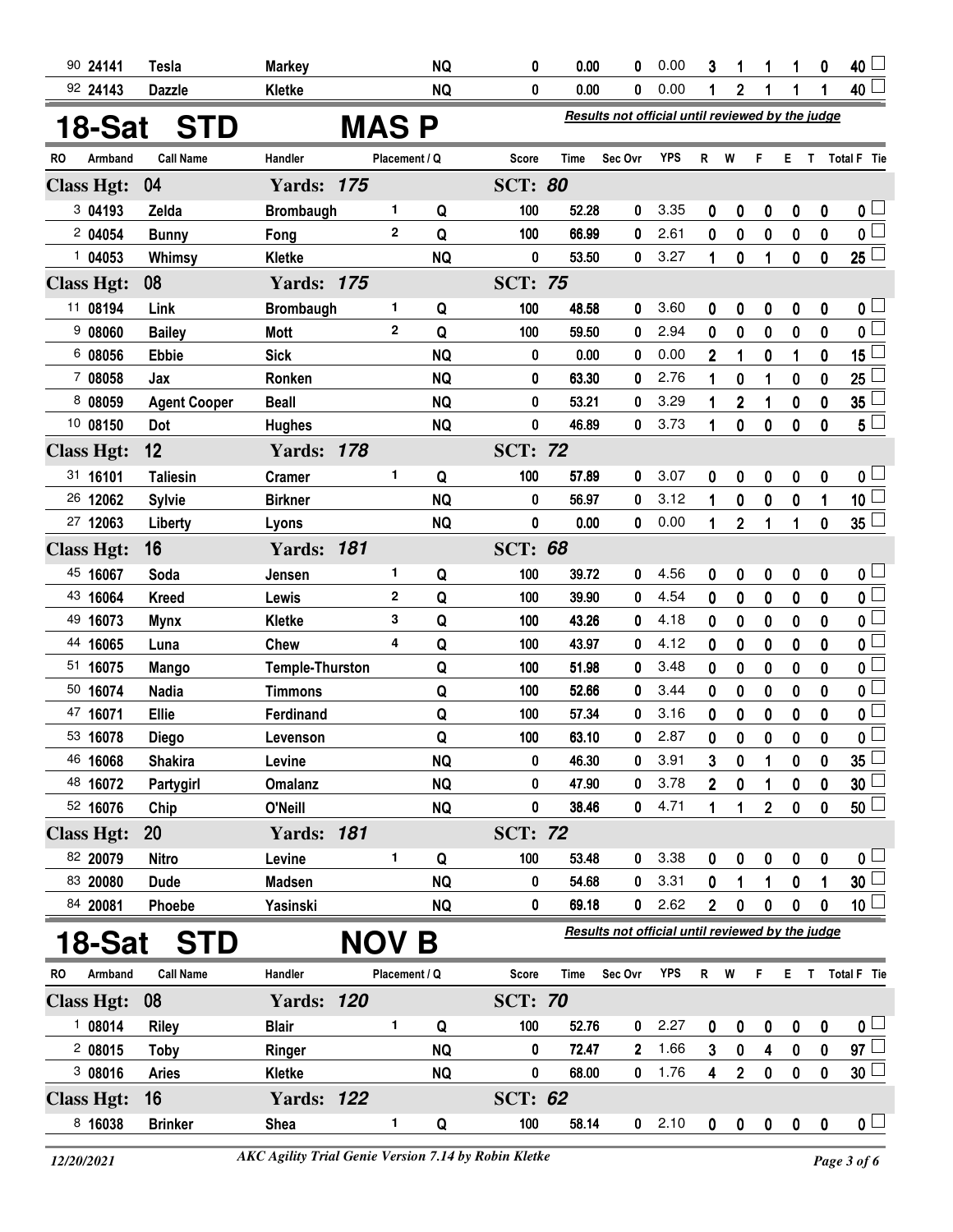|    | 5,16019           | <b>Dylan</b>     | Hamilton           |             | $\mathbf{2}$ | Q             | 95             | 58.53       | 0                                                | 2.08       | 1              | 0              | 0              | 0         | 0                | 5                       |
|----|-------------------|------------------|--------------------|-------------|--------------|---------------|----------------|-------------|--------------------------------------------------|------------|----------------|----------------|----------------|-----------|------------------|-------------------------|
|    | 4 12036           | <b>Ellie</b>     | <b>Dougherty</b>   |             |              | <b>NQ</b>     | 0              | 44.46       | 0                                                | 2.74       | 2              | 1              | $\overline{c}$ | $\bf{0}$  | 0                | 55                      |
|    | 7 16037           | Lucia            | Levenson           |             |              | <b>NQ</b>     | 0              | 48.82       | 0                                                | 2.50       | 2              | 4              | 4              | 0         | $\boldsymbol{0}$ | 110                     |
|    | 6 16021           | Gordon           | Grunwald           |             |              | <b>ABS</b>    | 0              | 0.00        | 0                                                | 0.00       | 0              | 0              | 0              | 0         | 0                | 0                       |
|    | $9$ 16039         | Zippie!          | <b>Phillips</b>    |             |              | <b>ABS</b>    | 0              | 0.00        | 0                                                | 0.00       | 0              | 0              | 0              | 0         | 0                | 0 <sub>0</sub>          |
|    | <b>Class Hgt:</b> | <b>20</b>        | <b>Yards: 124</b>  |             |              |               | <b>SCT: 60</b> |             |                                                  |            |                |                |                |           |                  |                         |
|    | 10 20022          | Rhapsody         | <b>Bruce</b>       |             |              | <b>NQ</b>     | 0              | 84.85       | 24                                               | 1.46       | 2              | 0              | 1              | 0         | 0                | 54                      |
|    | 11 20042          | Remus            | <b>Mahan</b>       |             |              | <b>ABS</b>    | 0              | 0.00        | 0                                                | 0.00       | 0              | 0              | 0              | 0         | 0                | $\overline{0}$          |
|    | <b>Class Hgt:</b> | 24               | <b>Yards: 124</b>  |             |              |               | <b>SCT: 61</b> |             |                                                  |            |                |                |                |           |                  |                         |
|    | 17 24046          | Sid              | Quay               |             | 1            | Q             | 100            | 32.64       | 0                                                | 3.80       | 0              | 0              | 0              | 0         | 0                | 0 L                     |
|    | 19 24049          | Zest             | <b>Mitchell</b>    |             | $\mathbf{2}$ | Q             | 100            | 44.67       | 0                                                | 2.78       | 0              | 0              | 0              | 0         | 0                | 0 <sup>1</sup>          |
|    | 16 24027          | Jane             | Larkin             |             |              | <b>NQ</b>     | 0              | 0.00        | 0                                                | 0.00       | 1              | 1              | 2              | 1         | 0                | 50                      |
|    | 18 24047          | Cas              | <b>Satterfield</b> |             |              | <b>NQ</b>     | 0              | 0.00        | 0                                                | 0.00       | 0              | 1              | 0              | 1         | 0                | 5                       |
|    | 20 24186          | <b>Blitz</b>     | <b>Dellorto</b>    |             |              | <b>NQ</b>     | 0              | 0.00        | 0                                                | 0.00       | 0              | 0              | 0              | 1         | 0                | 0                       |
|    | 21 24191          | Cosmo            | Chew               |             |              | <b>NQ</b>     | 0              | 59.29       | 0                                                | 2.09       | 0              | 0              | 3              | 0         | 0                | 60 <sup>1</sup>         |
|    | 18-Sat            | <b>STD</b>       |                    | NOV.        |              | P             |                |             | Results not official until reviewed by the judge |            |                |                |                |           |                  |                         |
|    |                   |                  |                    |             |              |               |                |             |                                                  |            |                |                |                |           |                  |                         |
| RO | Armband           | <b>Call Name</b> | Handler            |             |              | Placement / Q | <b>Score</b>   | <b>Time</b> | Sec Ovr                                          | <b>YPS</b> | R              | W              | F              | E.        |                  | T Total F Tie           |
|    | <b>Class Hgt:</b> | <b>20</b>        | <b>Yards: 124</b>  |             |              |               | <b>SCT: 66</b> |             |                                                  |            |                |                |                |           |                  |                         |
|    | 13 20032          | Wheeler          | Hommel             |             | 1            | Q             | 100            | 54.54       | 0                                                | 2.27       | 0              | 0              | 0              | 0         | 0                | 0 L                     |
|    | 14 20033          | Zack             | <b>Mizera</b>      |             | $\mathbf{2}$ | Q             | 90             | 58.95       | 0                                                | 2.10       | 1              | 1              | 0              | 0         | 0                | 10 <sub>1</sub>         |
|    | 12 20031          | Frito            | <b>McDonald</b>    |             |              | <b>NQ</b>     | 0              | 30.06       | 0                                                | 4.13       | 1              | 0              | 1              | 0         | 0                | 25                      |
|    | 15 20034          | Fitzroy          | <b>Nielsen</b>     |             |              | <b>ABS</b>    | 0              | 0.00        | 0                                                | 0.00       | 0              | 0              | 0              | 0         | $\bf{0}$         | 0 <sup>1</sup>          |
|    |                   |                  |                    |             |              |               |                |             |                                                  |            |                |                |                |           |                  |                         |
|    | 18-Sat            | <b>STD</b>       |                    | <b>OPEN</b> |              |               |                |             | Results not official until reviewed by the judge |            |                |                |                |           |                  |                         |
| RO | Armband           | <b>Call Name</b> | Handler            |             |              | Placement / Q | Score          | Time        | Sec Ovr                                          | <b>YPS</b> | $\mathsf{R}$   | W              | F              | E.        |                  | T Total F Tie           |
|    | <b>Class Hgt:</b> | 08               | <b>Yards: 158</b>  |             |              |               | <b>SCT: 75</b> |             |                                                  |            |                |                |                |           |                  |                         |
|    | 108013            | <b>Sallie</b>    | <b>Bell</b>        |             |              | <b>NQ</b>     | 0              | 79.78       | 4                                                | 1.98       | 2              | 0              | 1              | 0         | 0                | 38                      |
|    | 2 08017           | <b>Kodak</b>     | <b>Mork</b>        |             |              | <b>NQ</b>     | 73             | 86.90       | 11                                               | 1.82       | 1              | 0              | 0              | 0         | 0                | 27 <sup>1</sup>         |
|    | <b>Class Hgt:</b> | 12               | <b>Yards: 158</b>  |             |              |               | <b>SCT: 72</b> |             |                                                  |            |                |                |                |           |                  |                         |
|    | 4 12164           | <b>Mitzi</b>     | <b>Turner</b>      |             |              | <b>NQ</b>     | 0              | 0.00        |                                                  | 0 0.00     | 0              | 1              | 1              | 1         | $\pmb{0}$        | $25 \Box$               |
|    | <b>Class Hgt:</b> | <b>20</b>        | <b>Yards: 164</b>  |             |              |               | <b>SCT: 67</b> |             |                                                  |            |                |                |                |           |                  |                         |
|    | 7 20024           | Prim             | O'Neill            |             | 1            | Q             | 100            | 34.07       | 0                                                | 4.81       | 0              | $\mathbf 0$    | 0              | 0         | $\mathbf 0$      | $\mathfrak{o} \sqcup$   |
|    | 8 20025           | Leelu            | Lagrou             |             | $\mathbf 2$  | Q             | 100            | 37.87       | 0                                                | 4.33       | $\mathbf 0$    | $\pmb{0}$      | $\pmb{0}$      | $\pmb{0}$ | $\mathbf 0$      | $\overline{\mathbf{0}}$ |
|    | <b>Class Hgt:</b> | <b>24</b>        | <b>Yards: 164</b>  |             |              |               | <b>SCT: 69</b> |             |                                                  |            |                |                |                |           |                  |                         |
|    | 14 24026          | <b>Mandy</b>     | <b>Strauss</b>     |             |              | <b>NQ</b>     | 0              | 79.30       | 10                                               | 2.07       | 3              | 1              | 0              | 0         | 0                | 40 <sup>1</sup>         |
|    | 15 24146          | Griffin          | <b>Dellorto</b>    |             |              | <b>NQ</b>     | 0              | 46.49       | $\bf{0}$                                         | 3.53       | 0              | 0              | 1              | 0         | 0                | 20 <sup>1</sup>         |
|    | 16 24184          | <b>Tobin</b>     | Zaeske             |             |              | <b>NQ</b>     | 0              | 0.00        | 0                                                | 0.00       | 1              | 1              | 0              | 1         | 0                | 10                      |
|    | 17 24188          | <b>Buzz</b>      | <b>Baker</b>       |             |              | <b>NQ</b>     | 0              | 55.82       | 0                                                | 2.94       | 1              | 3              | $\mathbf 0$    | 0         | $\bf{0}$         | 20                      |
|    | 18-Sat            | <b>STD</b>       |                    |             |              | <b>OPENP</b>  |                |             | Results not official until reviewed by the judge |            |                |                |                |           |                  |                         |
| RO | Armband           | <b>Call Name</b> | Handler            |             |              | Placement / Q | <b>Score</b>   | Time        | Sec Ovr                                          | <b>YPS</b> | $\mathsf{R}$   | W              | F              | E.        |                  | T Total F Tie           |
|    | <b>Class Hgt:</b> | 08               | <b>Yards: 158</b>  |             |              |               | <b>SCT: 77</b> |             |                                                  |            |                |                |                |           |                  |                         |
|    | 3 08001           | <b>Archie</b>    | <b>Brazil</b>      |             |              | <b>NQ</b>     | 0              | 0.00        | 0                                                | 0.00       | 2 <sup>1</sup> | $\overline{2}$ | 1              | 1         | $\pmb{0}$        | 40 <sup>1</sup>         |

*<sup>12/20/2021</sup> Page 4 of 6 AKC Agility Trial Genie Version 7.14 by Robin Kletke*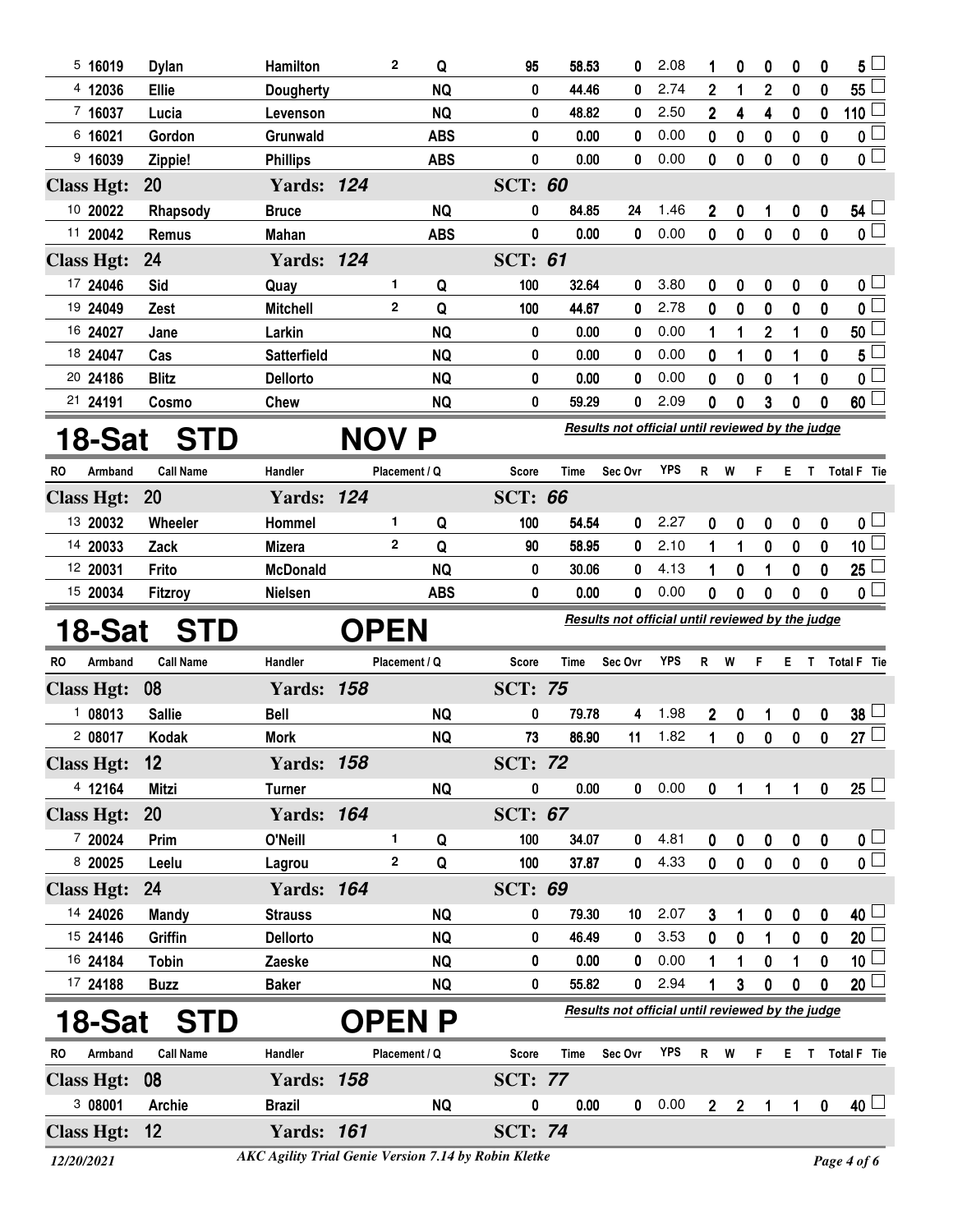| 5 12002              | Soda             | <b>Stuberg</b>    |            | <b>NQ</b>                                                   | 0              | 94.75 | 20                                               | 1.70       | 4                       | 0                | 0              | 0           | 0                | 60                      |
|----------------------|------------------|-------------------|------------|-------------------------------------------------------------|----------------|-------|--------------------------------------------------|------------|-------------------------|------------------|----------------|-------------|------------------|-------------------------|
| 6 12003              | Taz              | <b>Critchlow</b>  |            | <b>NQ</b>                                                   | 0              | 76.37 | $\overline{\mathbf{2}}$                          | 2.11       | $\overline{2}$          | 1                | $\mathbf 0$    | $\bf{0}$    | $\bf{0}$         | 19 $\Box$               |
| <b>Class Hgt:</b>    | 20               | <b>Yards: 164</b> |            |                                                             | <b>SCT: 74</b> |       |                                                  |            |                         |                  |                |             |                  |                         |
| 920008               | Lad              | <b>Tooker</b>     |            | <b>NQ</b>                                                   | 0              | 83.11 | 9                                                | 1.97       | 2                       | 4                | 4              | 0           | 1                | 133 <sup>1</sup>        |
| 10 20009             | <b>FX</b>        | Hartley           |            | <b>NQ</b>                                                   | 0              | 65.32 | 0                                                | 2.51       | 0                       | 1                | 1              | 0           | 0                | 25                      |
| 12 20011             | Rowan            | Kimble            |            | <b>NQ</b>                                                   | 0              | 66.03 | 0                                                | 2.48       | $\overline{2}$          | $\mathbf{2}$     | 3              | 0           | 0                | 80                      |
| 13 20158             | Linus            | Laws              |            | <b>NQ</b>                                                   | 0              | 63.18 | 0                                                | 2.60       | 1                       | $\bf{0}$         | $\overline{2}$ | $\bf{0}$    | $\mathbf{0}$     | 45                      |
| 11 20010             | Eminem           | <b>Daizell</b>    |            | <b>ABS</b>                                                  | 0              | 0.00  | 0                                                | 0.00       | 0                       | 0                | 0              | 0           | 0                | $\overline{\mathbf{0}}$ |
| 18-Sat               | <b>STD</b>       |                   | <b>PRM</b> |                                                             |                |       | Results not official until reviewed by the judge |            |                         |                  |                |             |                  |                         |
| <b>RO</b><br>Armband | <b>Call Name</b> | Handler           |            | Placement / Q                                               | <b>Score</b>   | Time  | Sec Ovr                                          | <b>YPS</b> | R <sub>1</sub>          | W                | F              | E T         |                  | Total F Tie             |
| <b>Class Hgt:</b>    | 12               | Yards: 0          |            |                                                             | <b>SCT: 65</b> |       |                                                  |            |                         |                  |                |             |                  |                         |
| 3 12086*             | <b>Neko</b>      | <b>Burns</b>      |            | <b>NQ</b>                                                   | 0              | 0.00  | 0                                                | 0.00       | 1                       | 1                | 0              | 1           | 0                | $10\sqcup$              |
| 4 12087*             | <b>Maxx</b>      | <b>Schmidt</b>    |            | <b>NQ</b>                                                   | 0              | 0.00  | 0                                                | 0.00       | 0                       | 0                | 0              | 1           | 0                | 0 <sub>0</sub>          |
| $5$ 12095*           | <b>Samm</b>      | Parker            |            | <b>NQ</b>                                                   | 0              | 0.00  | 0                                                | 0.00       | 0                       | 1                | 0              | 1           | 0                | $5^{\square}$           |
| <b>Class Hgt:</b>    | 16               | Yards: 0          |            |                                                             | <b>SCT: 60</b> |       |                                                  |            |                         |                  |                |             |                  |                         |
| $716103*$            | Claire           | <b>Bredl</b>      |            | <b>NQ</b>                                                   | 0              | 0.00  | 0                                                | 0.00       | $\mathbf 2$             | $\boldsymbol{2}$ | 1              | 1           | 0                | 40                      |
| 8 16107*             | Kite             | Parker            |            | <b>NQ</b>                                                   | 0              | 37.95 | 0                                                | 0.00       | 1                       | 0                | 0              | 0           | 0                | $5^{\perp}$             |
| $9.16169*$           | <b>Tempo</b>     | Lyons             |            | <b>NQ</b>                                                   | 0              | 0.00  | 0                                                | 0.00       | 1                       | 0                | 0              | 1           | 0                | $5^{\degree}$           |
| <b>Class Hgt:</b>    | 20               | Yards: 0          |            |                                                             | <b>SCT: 55</b> |       |                                                  |            |                         |                  |                |             |                  |                         |
| 14 20025*            | Leelu            | Lagrou            |            | <b>NQ</b>                                                   | 0              | 34.80 | 0                                                | 0.00       | 1                       | 0                | 1              | 0           | 0                | 25 <sup>1</sup>         |
| 15 20111*            | O. C. D.         | <b>Urquhart</b>   |            | <b>NQ</b>                                                   | 0              | 0.00  | 0                                                | 0.00       | 0                       | 1                | 0              | 1           | 0                | 5 <sup>5</sup>          |
| 16 20113*            | Jette "Jet"      | <b>McCully</b>    |            | <b>NQ</b>                                                   | 0              | 0.00  | 0                                                | 0.00       | 0                       | 0                | 0              | 1           | 0                | $\overline{\mathbf{0}}$ |
| 17 20115*            | <b>Story</b>     | Robertson         |            | <b>NQ</b>                                                   | 0              | 68.62 | 13                                               | 0.00       | 1                       | 0                | 0              | 0           | 0                | 5                       |
| 19 20131*            | Luna             | Anderson          |            | <b>NQ</b>                                                   | 0              | 0.00  | 0                                                | 0.00       | 1                       | $\overline{2}$   | 1              | 1           | 0                | 35 <sub>5</sub>         |
| 20 20134*            | <b>Bourbon</b>   | Jensen            |            | <b>NQ</b>                                                   | 0              | 34.98 | 0                                                | 0.00       | 1                       | $\bf{0}$         | 0              | 0           | 0                | 5                       |
| 21 20177*            | <b>Brew</b>      | <b>Connelly</b>   |            | <b>NQ</b>                                                   | 0              | 0.00  | 0                                                | 0.00       | 0                       | 0                | 1              | 1           | 0                | 20                      |
| 22 20179*            | <b>MagiK</b>     | <b>Rupe</b>       |            | <b>NQ</b>                                                   | 0              | 0.00  | 0                                                | 0.00       | 1                       | $\mathbf 2$      | 0              | 1           | 0                | 15                      |
| 23 20181*            | <b>Tonks</b>     | <b>Herrity</b>    |            | <b>NQ</b>                                                   | 0              | 0.00  | 0                                                | 0.00       | $\overline{\mathbf{c}}$ | 1                | 1              | 1           | 0                | 35 <sub>5</sub>         |
| 24 20182*            | Haze             | Lewis             |            | <b>NQ</b>                                                   | 0              | 38.25 | 0                                                | 0.00       | 1                       | 1                | 0              | 0           | 0                | $\overline{10}$         |
| 18 20122*            | Panzer           | Chapman           |            | <b>ABS</b>                                                  | 0              | 0.00  | 0                                                | 0.00       | 0                       | $\mathbf 0$      | 0              | $\mathbf 0$ | 0                | $\overline{\mathbf{0}}$ |
| <b>Class Hgt:</b>    | 24               | Yards: 0          |            |                                                             | <b>SCT: 60</b> |       |                                                  |            |                         |                  |                |             |                  |                         |
| 27 24052*            | Ty               | <b>Hiebert</b>    |            | <b>NQ</b>                                                   | 0              | 48.37 | 0                                                | 0.00       | 2                       | 0                | 0              | 0           | 0                | $10\perp$               |
| 28 24138*            | Zia              | Vosburgh          |            | <b>NQ</b>                                                   | 0              | 58.31 | 0                                                | 0.00       | 1                       | 1                | 0              | $\mathbf 0$ | 0                | 10 <sup>2</sup>         |
| 29 24188*            | <b>Buzz</b>      | <b>Baker</b>      |            | <b>NQ</b>                                                   | 0              | 0.00  | 0                                                | 0.00       | 0                       | 1                | 1              |             | 0                | 25                      |
| 30 24189*            | Roux             | Wagner            |            | <b>NQ</b>                                                   | 0              | 0.00  | 0                                                | 0.00       | 0                       | 0                | 0              |             | 0                | 0 <sub>1</sub>          |
| 18-Sat               | <b>STD</b>       |                   |            | <b>PRM P</b>                                                |                |       | Results not official until reviewed by the judge |            |                         |                  |                |             |                  |                         |
| Armband<br>RO.       | <b>Call Name</b> | Handler           |            | Placement / Q                                               | Score          | Time  | Sec Ovr                                          | <b>YPS</b> | R —                     | W                | F              |             |                  | E T Total F Tie         |
| <b>Class Hgt:</b>    | 08               | Yards: 0          |            |                                                             | <b>SCT: 70</b> |       |                                                  |            |                         |                  |                |             |                  |                         |
| $208150*$            | Dot              | <b>Hughes</b>     |            | $1*$<br>Q                                                   | 100            | 39.47 | 0                                                | 0.00       | 0                       | 0                | 0              | 0           | 0                | 0 <sub>1</sub>          |
| 1 08149*             | Ollie            | Cookman           |            | <b>NQ</b>                                                   | 0              | 61.49 | 0                                                | 0.00       | $\mathbf{1}$            | 1                | $\overline{2}$ | $\pmb{0}$   | $\mathbf 0$      | $50\perp$               |
| <b>Class Hgt:</b>    | 12               | Yards: 0          |            |                                                             | <b>SCT: 65</b> |       |                                                  |            |                         |                  |                |             |                  |                         |
| 6 16101*             | <b>Taliesin</b>  | <b>Cramer</b>     |            | 1<br>Q                                                      | 100            | 57.99 | 0                                                | 0.00       | 0                       | 0                | $\pmb{0}$      | $\pmb{0}$   | $\boldsymbol{0}$ | $\mathbf{0}$ $\Box$     |
| <b>Class Hgt:</b>    | 16               | Yards: 0          |            |                                                             | <b>SCT: 60</b> |       |                                                  |            |                         |                  |                |             |                  |                         |
| 12/20/2021           |                  |                   |            | <b>AKC Agility Trial Genie Version 7.14 by Robin Kletke</b> |                |       |                                                  |            |                         |                  |                |             |                  | Page 5 of 6             |